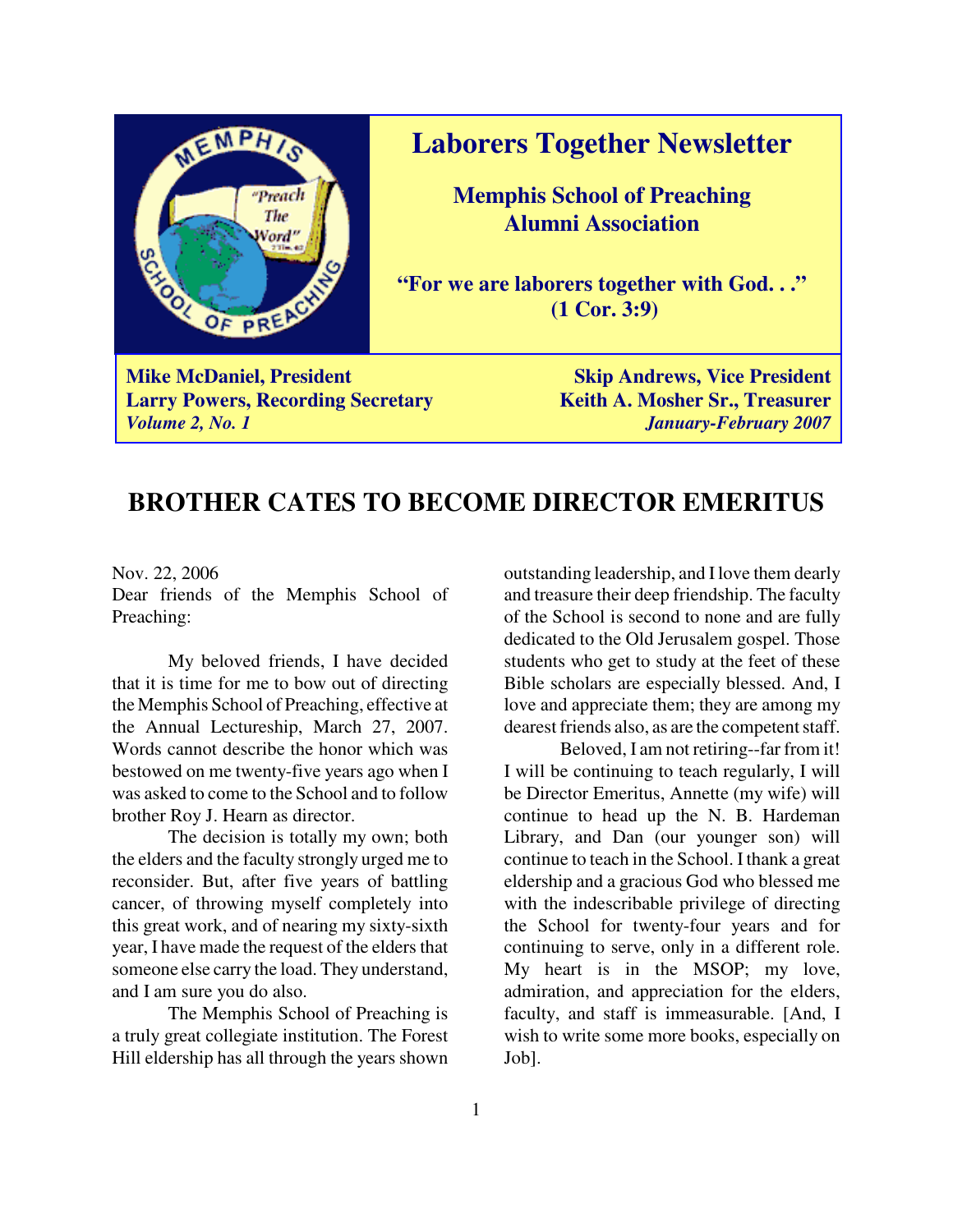Now, please allow me to express to you, my friends, my deepest thanksgiving for your prayerful and financial support of the MSOP all through the nearly one-quarter century while I have been director. Words cannot begin to convey the gratitude in my heart for the confidence you have demonstrated in my directorship. It has been my unswerving, determined purpose to carry out the School's original and solid Bible goal of staying in the strait and narrow, without deviating either to the left or to the right. As brother Hearn, whose faithful work I greatly admire and have tried to imitate, often and up to his very death would say, "I am thankful the toes of the School are pointed in the same direction."

The Forest Hill elders, who oversee the School, will choose the right man to assume the leadership of the School; I have full confidence in them. The MSOP is completely worthy and deserving of your

continued, generous support. I want to ask you to give even more, if possible. One of the greatest things we can do right now is to come with the approximately 1.4 million dollars to complete the student apartments. That would save over \$20,000 monthly in housing these more than fifty students and their families. I shall continue to do everything within my power to support the elders, the next director, and this school as we educate faithful, loving, capable "men of the Book."

Please continue to pray for the elders, the faculty and staff of the MSOP, and for me. Again, my confidence in and love for the School is deep; this work is very close to my heart. God bless you for helping!

Affectionately in Christ,

Curtis A. Cates, Director **P.S.** In the words of Mark Twain, "The report of my demise has been greatly exaggerated."

### MSOP LECTURESHIP BOOKS SPECIAL

84 - ACTS I \$5.00

86 - I, II TIMOTHY AND TITUS \$5.00

96 - THE APOSTLE PAUL: GREAT SOLDIER OF THE CROSS \$5.00

97 - EZEKIEL AND LAMENTATIONS: LESSONS FOR GOD'S PEOPLE PAST, PRESENT, AND FUTURE" \$5.00

98 - LESSONS IN LYRICS \$5.00

99 - GOD HATH SPOKEN, AFFIRMING TRUTH AND REPROVING ERROR \$5.00

00 - CHURCH GROWTH: MAN'S WAYS OR GOD'S WAY? \$5.00

01 - THE BOOK OF GENESIS:

FOUNDATIONAL TRUTH AND THE UNFOLDING OF GOD'S PLAN OF REDEMPTION \$5.00

02 - SATAN: DIABOLICAL RULER OF THE WORLD AND ENEMY OF GOD AND MAN \$5.00

03 - GOD THE FATHER \$5.00

04 - SIN AND SALVATION \$10.00 set

05 - WHAT IS MAN? \$10.00 set

Please contact MSOP, 3950 Forest Hill Irene Road, Memphis, TN 38125, attn. Kathy Jones; call 901-751-9964 or place order at kjones@msop.org)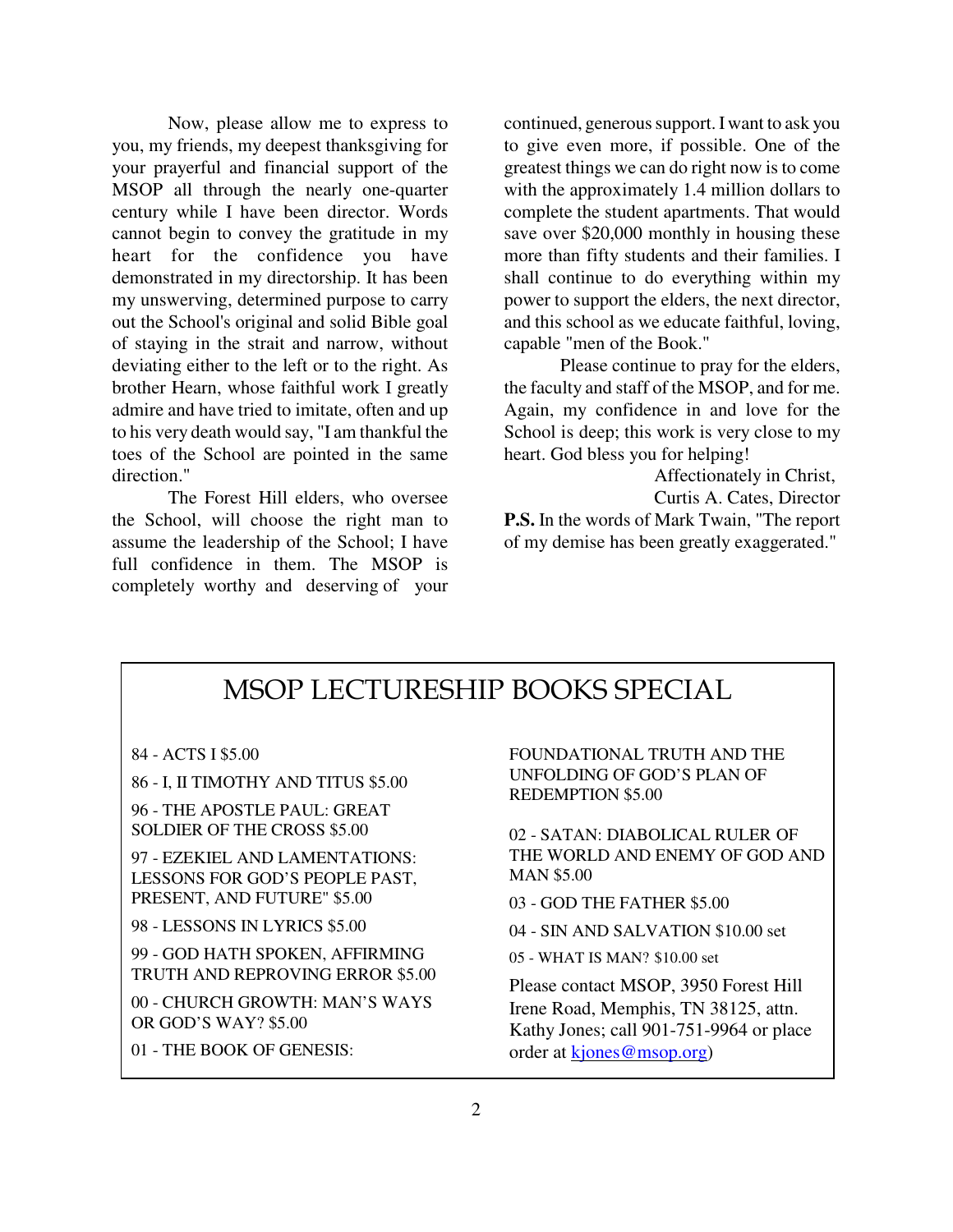## **BOBBY LIDDELL NAMED AS NEW DIRECTOR OF MSOP**

A few weeks ago, brother Curtis A. Cates informed us, the Forest Hill eldership, of his decision to resign his position of Director of the Memphis School of Preaching, as of March 27, 2007. That date will mark his twenty-fourth year in that capacity, his having followed brother Roy J. Hearn, beginning at the Seventeenth Annual Memphis School of Preaching Lectureship in 1983. [He began teaching with MSOP in August, 1982]. It was with regret and reluctance that the elders accepted his resignation as Director, but we understand.

We are happy to commend brother Cates, without reservation, and to express to him our appreciation for his faithful service to Memphis School of Preaching, and to the brotherhood, as Director of the School. Brother Cates' excellent leadership and great vision have guided the School through a sustained period of tremendous growth and accomplishment, while maintaining the high standards of steadfastness to the truth and academic excellence upon which the School was established.

While we are saddened by his decision, we have urged him to continue with the School as Director Emeritus. We are delighted he will continue working with the School, in this position, and will continue his superb work as an instructor. In addition, he plans to spend time in writing—which we believe will result in much benefit to the Cause of Christ. Sister Annette Cates will continue to direct the N. B. Hardeman Library. We look forward to our continued close association with these, our friends.

We wish to announce that the elders have chosen Bobby Liddell to be the next Director of the Memphis School of Preaching, also effective on March 27, 2007. Brother Liddell is well known to the congregation and the eldership at Forest Hill, and has been widely used by the brotherhood. He is a graduate of MSOP (1979), has continued a close relationship with the School, and has been a great supporter and encourager of our work. He is a seasoned preacher of nearly three decades service, and has worked with the School since August 1, 1994. Initially, he served as Dean of Admissions and instructor. In August, 2002, he began his work with the School as Associate Director, and started directing the annual MSOP Lectureship, which includes his editing the lectureship book.

Since then, he has accepted more duties in the daily work of administration; thus, we believe he is well qualified, Biblically, academically, and energetically, for the work we have given to him. We trust he will continue in the same sound, courageous, wise tradition as brethren Hearn and Cates.

We invoke our Almighty God for blessings as this transition takes place at the Forty-First Annual Memphis School of Preaching Lectureship, and we ask you to join with us in prayers. Thank you, dear brethren, for your continued, generous encouragement and support.

> Faithfully, The Elders Forest Hill Church of Christ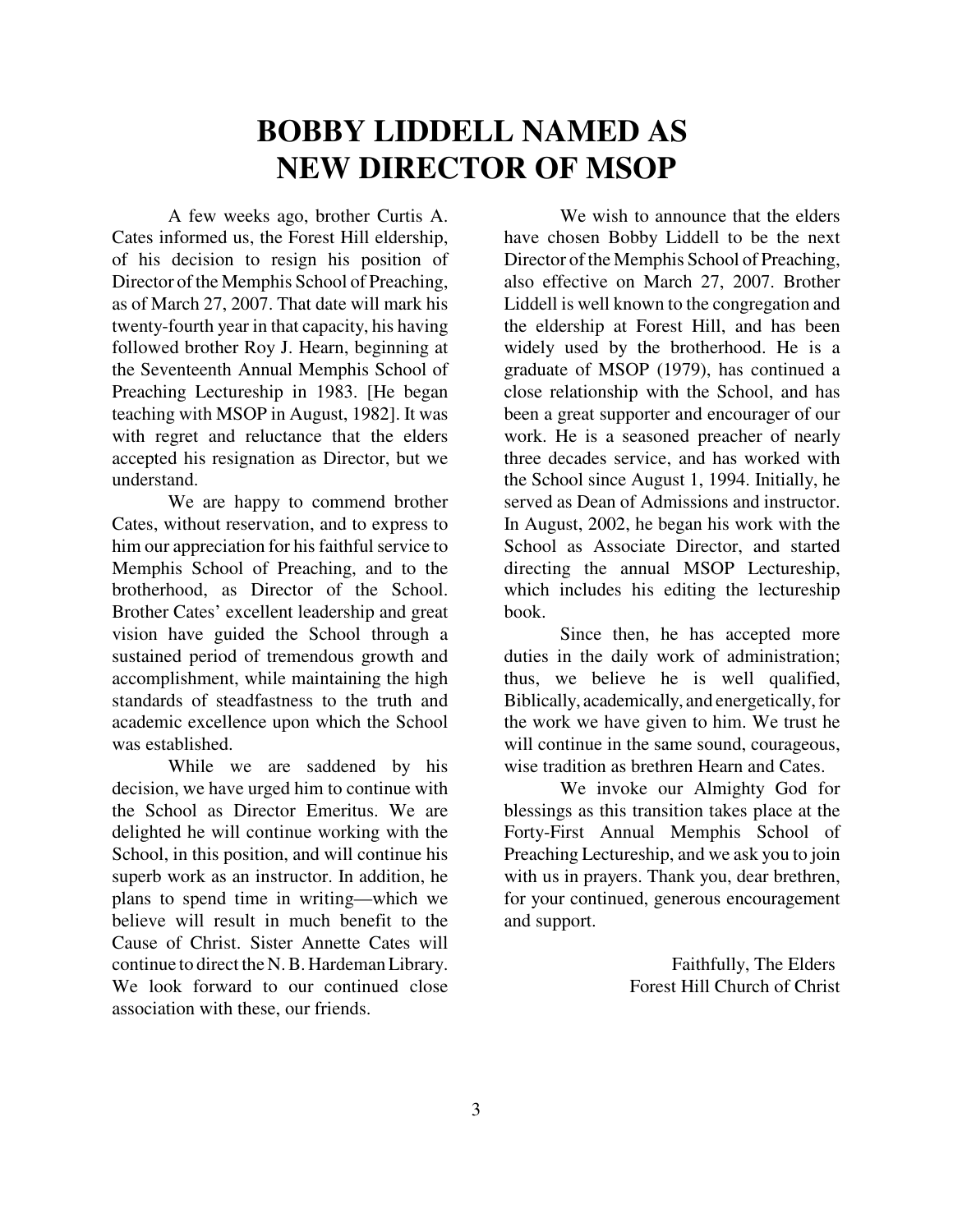## **MY CONGRATULATIONS TO THE FOREST HILL ELDERS UPON SELECTING BROTHER BOBBY LIDDELL**

### *Curtis A Cates*

At the evening service, December 3, 2006, I learned of the elders' selection of brother Bobby Liddell to succeed the writer on March 27, 2007, as Director of the Memphis School of Preaching. The elders made the announcement to the Forest Hill church before worship began. I enthusiastically commend the eldership, which oversees the School (a part of the Bible teaching program of the Forest Hill congregation), for selecting a great and good man who loves the Truth dearly and is fully capable of continuing the institution in its original mission and purpose.

Bobby Liddell hails from Adamsville, Alabama. He was influenced early by the loved and lamented Bobby Duncan and Franklin Camp. He gave up high-paying employment when he and sister Joan moved to Memphis to prepare in the MSOP, to preach the old, primitive gospel. He was graduated in 1979 having studied under such noted teachers as Roy J. Hearn, J. A. McNutt, Richard Curry, John Renshaw, Frank Young, E. L. Whitaker, and Gary Colley. Brother Liddell was selected by the faculty to receive the "Outstanding Student Award," June 24, 1979. Later, the Alumni Association of the School named him as "Alumnus of the Year," April 1, 1997.

Brother Liddell is well educated (in addition to MSOP), having attended Walker College, the University of Alabama Birmingham, and Regions University (B.A., Summa Cum Laude and Valedictorian, 1985; M.A., 1986; and much additional work toward the M. Div.).

The Liddells have preached the gospel since 1978, working with congregations in Alabama, Florida, and Tennessee for the last twenty-nine years. They have three children who are faithful workers for the Lord: Tony, Nathan, and Keri, and four grandchildren. Tony (who preaches in Alabama) and Nathan (who preaches in Colorado) are MSOP graduates (2003).

Brother Bobby has been a great supporter of MSOP since his graduation. He was added to the faculty in 1994 and has demonstrated himself to be an excellent teacher, very capable Dean of Admissions, and gifted and invaluable Associate Director.

I am very excited about and deeply commend brother Liddell for his selection. He has my pledge of encouragement and support in every way possible. I shall be privileged to continue with the School in the capacity of Director Emeritus and teacher. My heart is with the School, as is only natural after twenty-five years. My health is good, and I look forward to more productive years in the Lord's service, the Lord willing. I pray much success for Christ's work at this place.

Dear friend of the Memphis School of Preaching, please continue your most generous moral and financial support of MSOP and even help more, if you can. Especially remember brother Liddell, the Forest Hill eldership, and me in your prayers. My deepest appreciation is expressed to you for your encouragement of our efforts for a quarter century.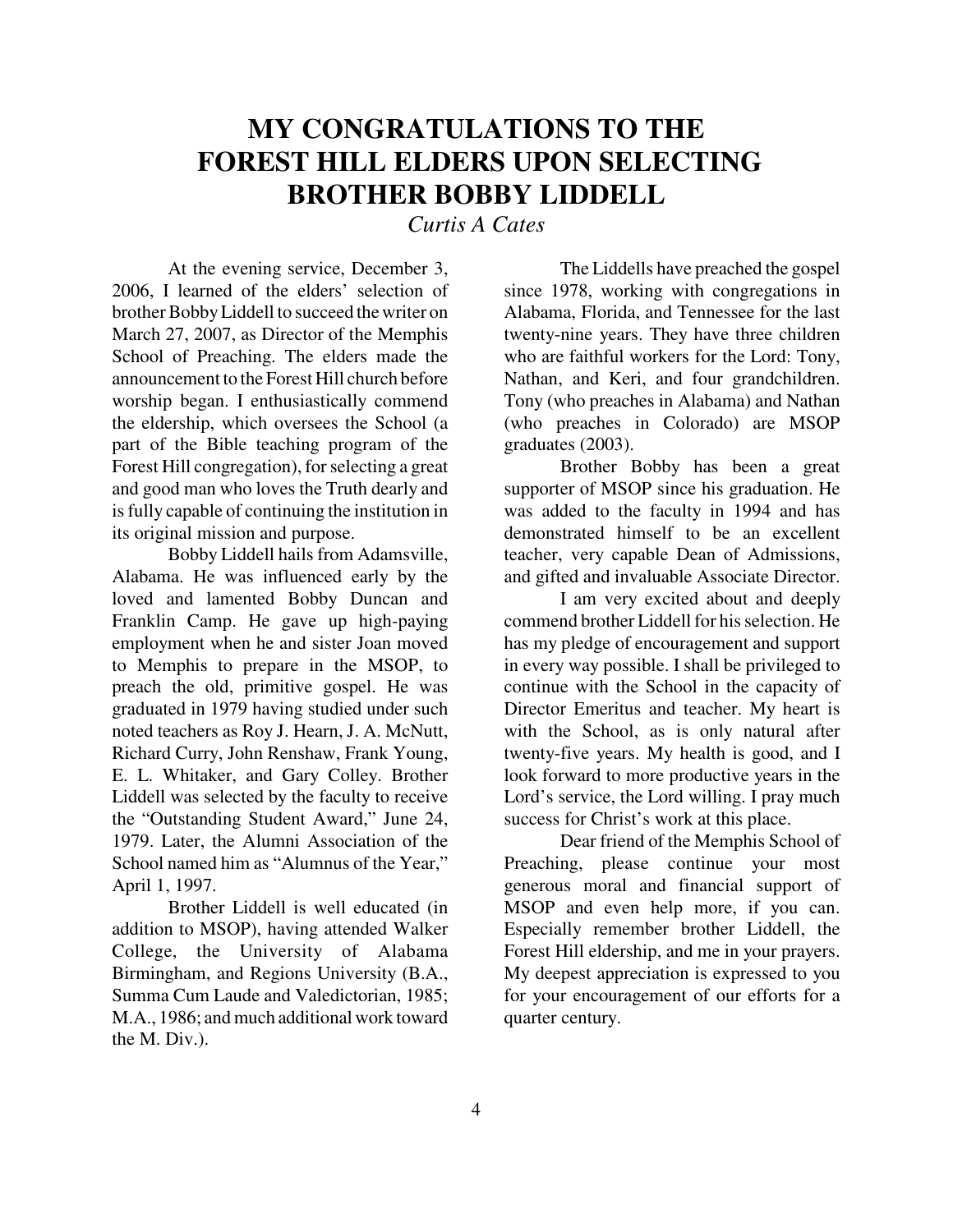### NOMINATIONS FOR ALUMNUS OF THE YEAR *Rick Lawson*

The time is quickly approaching for the MSOP Lectureship. One of the tasks that must be accomplished before that time is the selection of an Alumnus of the Year. If you have someone in mind that you would like to nominate, please let me know as soon as possible. My E-mail address is bibletoter@gmail.com. My phone number is (731)587-3534. My mailing address is Rick Lawson, 414 Gardner Rd., Martin, TN 38237.

The selection criteria for MSOP Alumnus of the Year are as follows:

*1. Is exemplary in Christian living (Rom. 1,2; 1 Thess. 2:10).*

*2. Faithfully proclaims the whole counsel of God (Acts 20:27; 2 Tim. 4:1-4).*

*3. Has continued to demonstrate primary devotion to preaching for a period of at least 10 years (Acts 4:20; Jer. 20:9).* 

*4. Is a fitting example of humble service (Eph.4:1-3; 2 Cor. 10:18).*

#### **ALUMNI MOVES**

Word has just been received that brother Patrick Morrison (1999) is now the new pulpit minister of the Sixth Avenue Church of Christ in Jasper, Alabama. He will become the new editor of *Words Of Truth*.

Also, brother Andy Cates (2000) will follow brother Morrison at the Cleveland Church of Christ in Bankston, Alabama. We wish them well in their respective works.

*5. Has manifested fruitful labors whereby men may glorify God (Matt. 5:16).*

*6. Has demonstrated his willingness to make personal sacrifices for the cause of Christ [health, financial deprivation, etc.] (Phil. 3:4- 11; 2 Cor. 11:23-28).* 

*7. If he is married, he has been supported in his work by a wife "faithful in all things" (1 Tim. 3:11).*

*8. If he has children, they must respect their parents, and revere God (Titus 1:6).*

*9. Has lent moral support to MSOP (attended lectureships, etc.)* 

Along with the name of the nomination, please include a brief explanation of why you think this person should be considered for the honor of MSOP Alumnus of the Year. *The deadline for nominations is February 15, 2007.*

The honoree is selected by a vote of the Awards and Recognition Committee.

#### **A WORD OF THANKS**

I lost my beloved father, James McDaniel on December  $7<sup>th</sup>$ , 2006. He succumbed to heart failure while sitting in his barstool in his kitchen eating his lunch. He folded his hands and rested his face upon them as if in gentle sleep. I want to express our thanks to each one for the words of sympathy expressed and prayers offered on behalf of mother and our family. We appreciate them greatly.

> Let us think more of Heaven in 2007! Mike McDaniel, Editor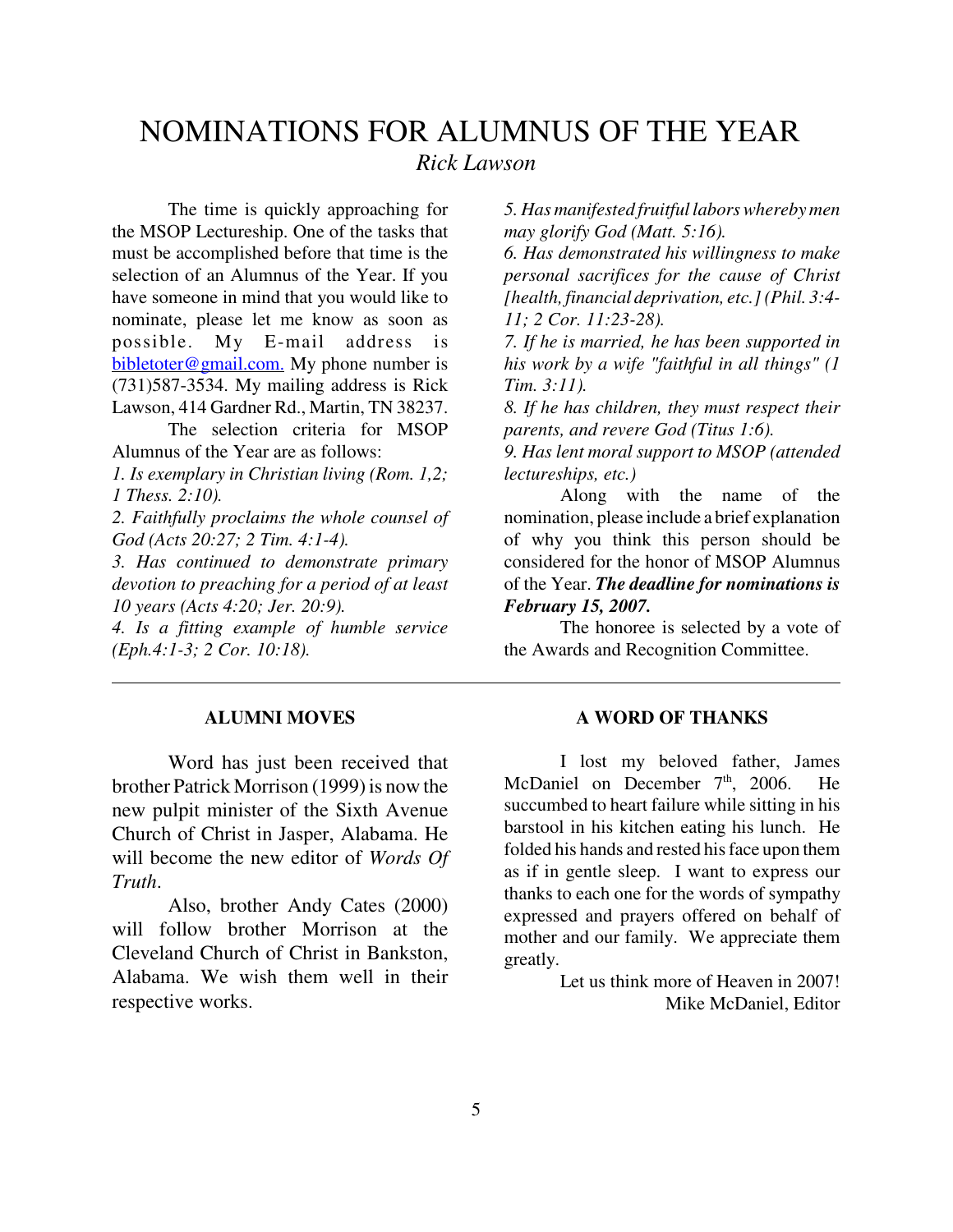### **PREVIEW FOR PROSPECTS DAY** *Jerry Martin*

The Memphis School of Preaching depends on its alumni to recruit students and help raise student support. For 15 plus years we have tried to coordinate those efforts with the Memphis School of Preaching Lectureship. On Tuesdays of the Lectureship each year a Preview for Prospects presentation is conducted. This year's presentation will be on March 27<sup>th</sup> at 2:10 PM in the Chapel Hall of the School. Here, prospective students and congregations interested in supporting preacher students are given an introductive overview of the Memphis School of Preaching by the Director and faculty. Prospects have an opportunity to ask questions and will be given a packet of information to take with them.

Each year during the Preview for Prospects time slot, an alumnus of MSOP

#### **News From Danny Butler**

As of November 2006, I have completed the academic work and passed the comprehensive exam toward my Master of Divinity Degree in Ministerial services. I will receive my degree at graduation exercises at Region University in June of 2007. I have begun working on my Doctor of Ministry with the Spring semester. I solicit my brethren's prayers in this endeavor.

Also, I may make a request. I have not received but a few responses for the book we agreed to [brief outlines of 10 to 15 min.]. I want to encourage all to please respond to this need.

speaks for about 10 minutes. This gives prospective students and potential supporters an opportunity to see and hear from a finished product of the school. This occasion also gives an alumnus the opportunity to highlight how they have personally benefitted from the training they received from the Memphis School of Preaching. This year's guest speaker will be brother Terry Claunch of the class of 1984.

Your efforts to bring prospective students and supporters to the preview presentation and to the lectureship are vital to our recruiting efforts. We are asking every alumnus to make a special effort to make this year, 2007, the best year ever for student recruitment and support raised. See you at the lectureship.

#### **Distinguished Alumnus Award**

This year, we will have a new award to bestow. This award will be given to those alumni who graduated from MSOP and who have been consistently faithful and active members of the church for a period of not less than twenty-five full calendar years from the time of their Diploma. Those serving on the committee to determine the recipients of this reward are: Michael Hughes, Bobby Baker, Riley Nelson, and Dustin Forthun.

The board of directors will be notified for a vote on this between now and the time of the lectureship.